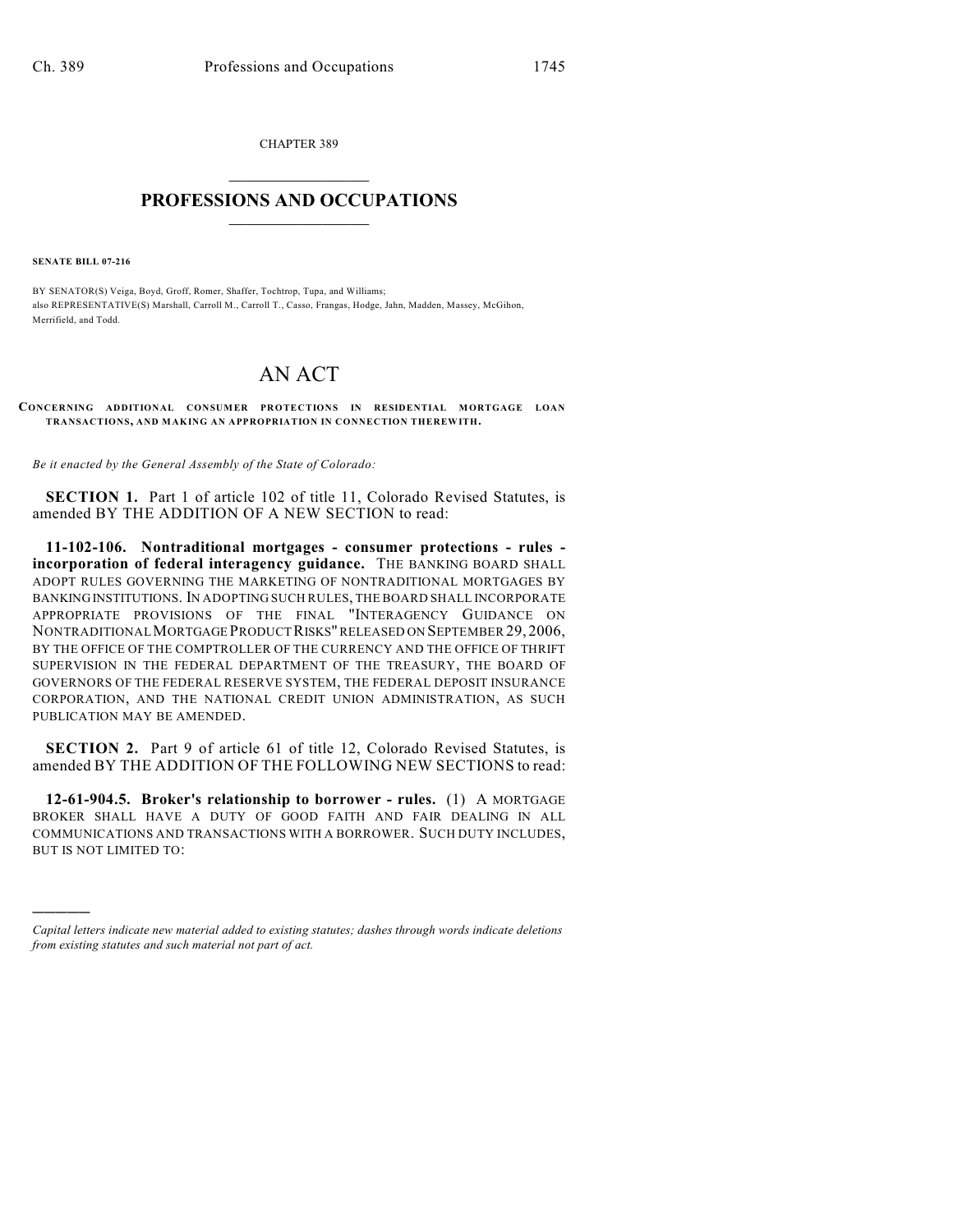(a) THE DUTY TO NOT RECOMMEND OR INDUCE THE BORROWER TO ENTER INTO A TRANSACTION THAT DOES NOT HAVE A REASONABLE, TANGIBLE NET BENEFIT TO THE BORROWER, CONSIDERING ALL OF THE CIRCUMSTANCES, INCLUDING THE TERMS OF A LOAN, THE COST OF A LOAN, AND THE BORROWER'S CIRCUMSTANCES;

(b) THE DUTY TO MAKE A REASONABLE INQUIRY CONCERNING THE BORROWER'S CURRENT AND PROSPECTIVE INCOME, EXISTING DEBTS AND OTHER OBLIGATIONS, AND ANY OTHER INFORMATION KNOWN TO THE MORTGAGE BROKER AND, AFTER MAKING SUCH INQUIRY, TO MAKE HIS OR HER BEST EFFORTS TO RECOMMEND, BROKER, OR ORIGINATE A RESIDENTIAL MORTGAGE LOAN THAT TAKES INTO CONSIDERATION THE INFORMATION SUBMITTED BY THE BORROWER; AND

(c) THE DUTY NOT TO COMMIT ANY UNCONSCIONABLE ACT OR PRACTICE LISTED IN SECTION 38-40-105 (1.7), C.R.S.

(2) FOR PURPOSES OF IMPLEMENTING SUBSECTION (1) OF THIS SECTION, THE DIRECTOR MAY ADOPT RULES DEFINING WHAT CONSTITUTES A REASONABLE, TANGIBLE NET BENEFIT TO THE BORROWER.

(3) A VIOLATION OF THIS SECTION CONSTITUTES A DECEPTIVE TRADE PRACTICE UNDER THE "COLORADO CONSUMER PROTECTION ACT", ARTICLE 1 OF TITLE 6, C.R.S.

**12-61-910.4. Nontraditional mortgages - consumer protections - rules incorporation of federal interagency guidance.** THE DIRECTOR SHALL ADOPT RULES GOVERNING THE MARKETING OF NONTRADITIONAL MORTGAGES BY MORTGAGE BROKERS. IN ADOPTING SUCH RULES, THE DIRECTOR SHALL INCORPORATE APPROPRIATE PROVISIONS OF THE FINAL "INTERAGENCY GUIDANCE ON NONTRADITIONAL MORTGAGE PRODUCT RISKS" RELEASED ON SEPTEMBER29,2006, BY THE OFFICE OF THE COMPTROLLER OF THE CURRENCY AND THE OFFICE OF THRIFT SUPERVISION IN THE FEDERAL DEPARTMENT OF THE TREASURY, THE BOARD OF GOVERNORS OF THE FEDERAL RESERVE SYSTEM, THE FEDERAL DEPOSIT INSURANCE CORPORATION, AND THE NATIONAL CREDIT UNION ADMINISTRATION, AS SUCH PUBLICATION MAY BE AMENDED.

**SECTION 3.** 12-61-908 (1), Colorado Revised Statutes, is amended to read:

**12-61-908. Fees.** (1) The director may set the fee for registration under this part 9. The fee shall be set in an amount not to exceed two hundred dollars, that offsets the direct and indirect costs of implementing this part 9. The moneys collected pursuant to this section shall be transferred to the state treasurer, who shall credit them to the mortgage broker registration cash fund.

**SECTION 4.** 38-40-105 (2) (c), Colorado Revised Statutes, is amended, and the said 38-40-105 is further amended BY THE ADDITION OF THE FOLLOWING NEW SUBSECTIONS, to read:

**38-40-105. Prohibited acts by originators of certain mortgage loans unconscionable acts and practices - definitions.** (1.7) (a) A MORTGAGE BROKER OR MORTGAGE ORIGINATOR SHALL NOT COMMIT, OR ASSIST OR FACILITATE THE COMMISSION OF, THE FOLLOWING ACTS OR PRACTICES, WHICH ARE HEREBY DEEMED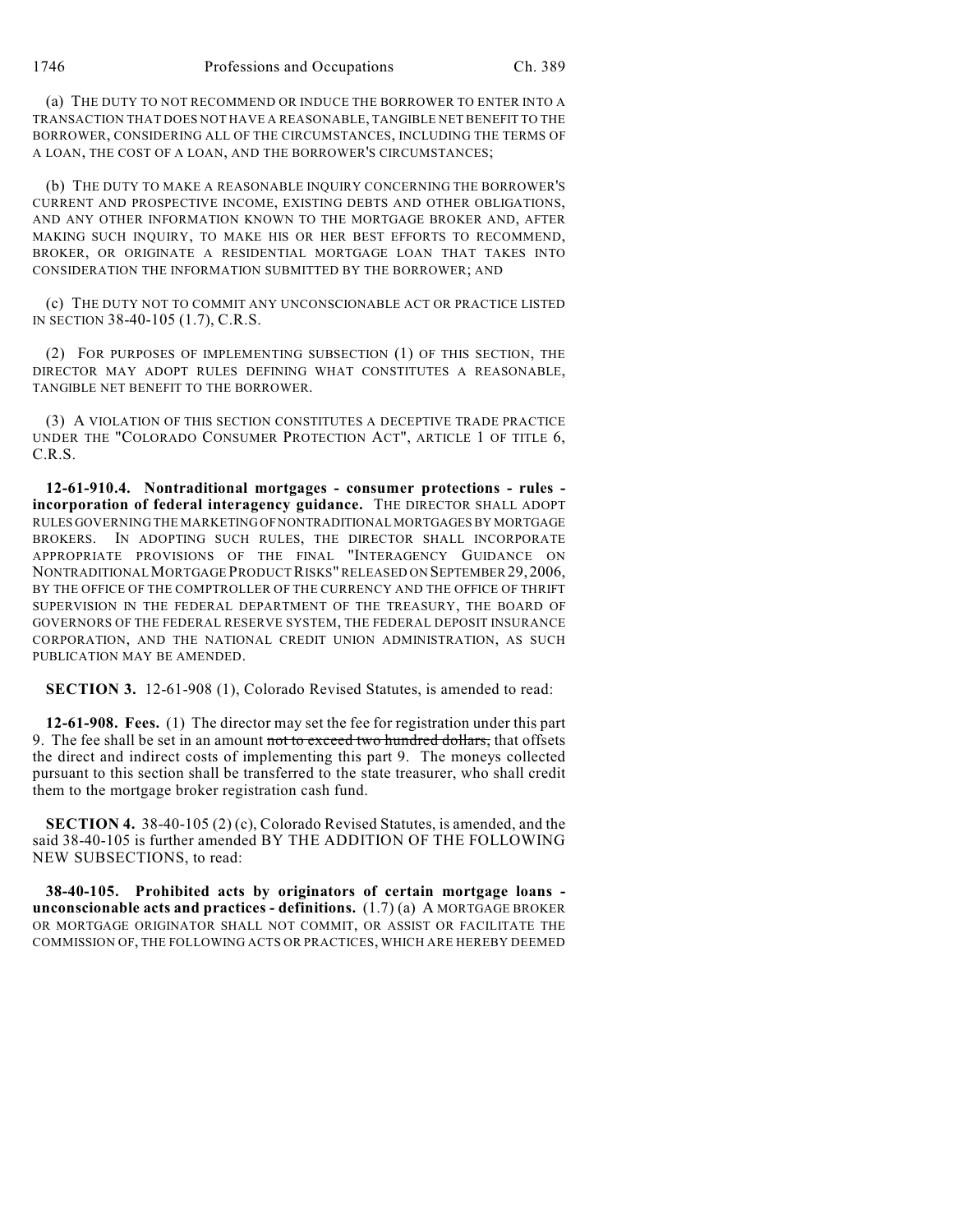## UNCONSCIONABLE:

(I) ENGAGING IN A PATTERN OR PRACTICE OF PROVIDING RESIDENTIAL MORTGAGE LOANS TO CONSUMERS BASED PREDOMINANTLY ON ACQUISITION OF THE FORECLOSURE OR LIQUIDATION VALUE OF THE CONSUMER'S COLLATERAL WITHOUT REGARD TO THE CONSUMER'S ABILITY TO REPAY A LOAN IN ACCORDANCE WITH ITS TERMS; EXCEPT THAT ANY REASONABLE METHOD MAY BE USED TO DETERMINE A BORROWER'S ABILITY TO REPAY;

(II) KNOWINGLY OR INTENTIONALLY FLIPPING A RESIDENTIAL MORTGAGE LOAN. AS USED IN THIS SUBPARAGRAPH (II), "FLIPPING" MEANS MAKING A RESIDENTIAL MORTGAGE LOAN THAT REFINANCES AN EXISTING RESIDENTIAL MORTGAGE LOAN WHEN THE NEW LOAN DOES NOT HAVE REASONABLE, TANGIBLE NET BENEFIT TO THE CONSUMER CONSIDERING ALL OF THE CIRCUMSTANCES, INCLUDING THE TERMS OF BOTH THE NEW AND REFINANCED LOANS, THE COST OF THE NEW LOAN, AND THE CONSUMER'S CIRCUMSTANCES. THIS SUBPARAGRAPH (II) APPLIES REGARDLESS OF WHETHER THE INTEREST RATE, POINTS, FEES, AND CHARGES PAID OR PAYABLE BY THE CONSUMER IN CONNECTION WITH THE REFINANCING EXCEED ANY THRESHOLDS SPECIFIED BY LAW.

(III) ENTERING INTO A RESIDENTIAL MORTGAGE LOAN TRANSACTION KNOWING THERE WAS NO REASONABLE PROBABILITY OF PAYMENT OF THE OBLIGATION BY THE CONSUMER.

(b) EXCEPT AS THIS SUBSECTION (1.7) MAY BE ENFORCED BY THE ATTORNEY GENERAL OR A DISTRICT ATTORNEY, ONLY THE ORIGINAL PARTIES TO A TRANSACTION SHALL HAVE A RIGHT OF ACTION UNDER THIS SUBSECTION (1.7), AND NO ACTION OR CLAIM UNDER THIS SUBSECTION (1.7) MAY BE BROUGHT AGAINST A PURCHASER FROM, OR ASSIGNEE OF, A PARTY TO THE TRANSACTION.

(2) (c) (I) In order to support a finding of unconscionability, there must be evidence of some bad faith overreaching on the part of the mortgage broker or mortgage originator such as that which results from an unreasonable inequality of bargaining power or under other circumstances in which there is an absence of meaningful choice on the part of one of the parties, together with contract terms that are, under standard industry practices, unreasonably favorable to the mortgage broker, mortgage originator, or lender.

(II) THIS PARAGRAPH (c) SHALL NOT APPLY TO AN UNCONSCIONABLE ACT OR PRACTICE UNDER SUBSECTION (1.7) OF THIS SECTION.

(7) AS USED IN THIS SECTION, UNLESS THE CONTEXT OTHERWISE REQUIRES:

(a) "CONSUMER" HAS THE MEANING SET FORTH IN SECTION 5-1-301 (10), C.R.S.

(b) "DWELLING" HAS THE MEANING SET FORTH IN SECTION 5-1-301 (18), C.R.S.

(c) "MORTGAGE BROKER" HAS THE MEANING SET FORTH IN SECTION 12-61-902 (5), C.R.S.

(d) "MORTGAGE LENDER" HAS THE MEANING SET FORTH IN SECTION 12-61-902 (6),